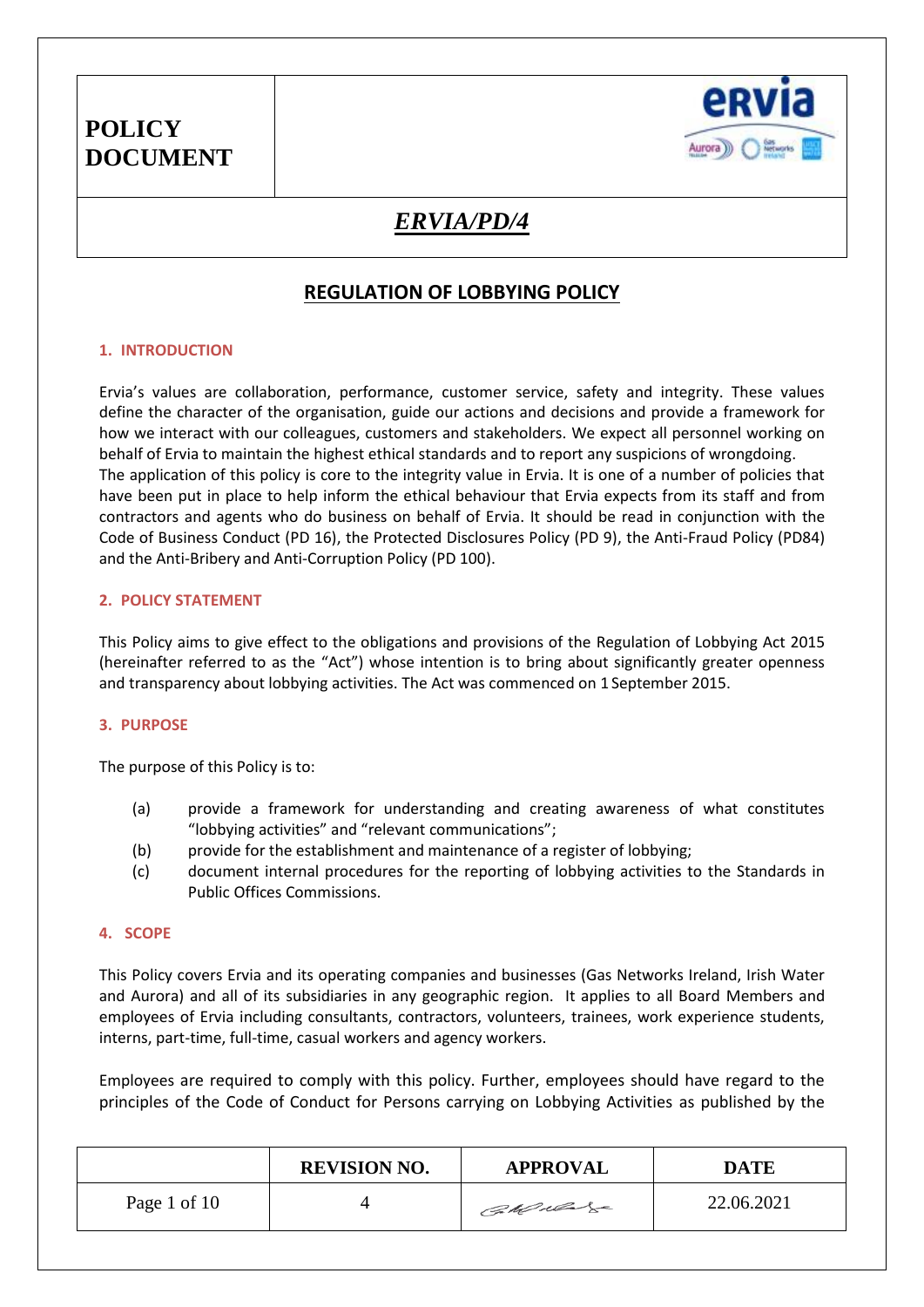

# *ERVIA/PD/4*

Standards in Public Office Commission 2018 to ensure that their lobbying activities are carried out ethically and transparently. The Code is available on the Lobbying website [www.lobbying.ie.](http://www.lobbying.ie/)

## **5. LOBBYING ACTIVITIES**

For the purposes of the Act, a person carries on lobbying activities if the person makes or manages or directs the making of any relevant communications on behalf of another in return for payment.

Ervia falls within the scope of the Act as a "person" in circumstances where the person has more than 10 full-time employees and the "relevant communications" are made on the person's behalf.

Consultants employed by Ervia may also fall within the scope of the Act as professional lobbyists being paid to communicate on behalf of a client (where the client is an employer of more than 10 full time employees).

## **6. COMMUNICATIONS**

### **6.1 Relevant Communications**

A relevant communication is a communication (whether oral or written), other than "excepted communications", made personally (directly or indirectly) to a "designated public official" in relation to a "relevant matter".

Examples of relevant communications are set out at Appendix 1 hereof.

It is the content, not the method of communication that determines whether it should be recorded as a lobbying activity. Written communication via social media could potentially be considered lobbying if the communication is directed at an individual recipient (e.g. if a designated public official is tagged in a tweet).

### **6.2 Excepted Communications**

The following "excepted communications" (as prescribed in section 5 of the Act) are relevant to Ervia and, therefore, are not regarded as lobbying (i.e. they are not relevant communications):

- (a) **Factual information**: Communications requesting factual information or providing factual information in response to a request for the information.
- (b) **Published submissions**: Communications requested by a public service body and published by it.

|              | <b>REVISION NO.</b> | <b>APPROVAL</b> | <b>DATE</b> |
|--------------|---------------------|-----------------|-------------|
| Page 2 of 10 |                     | CaMulage        | 22.06.2021  |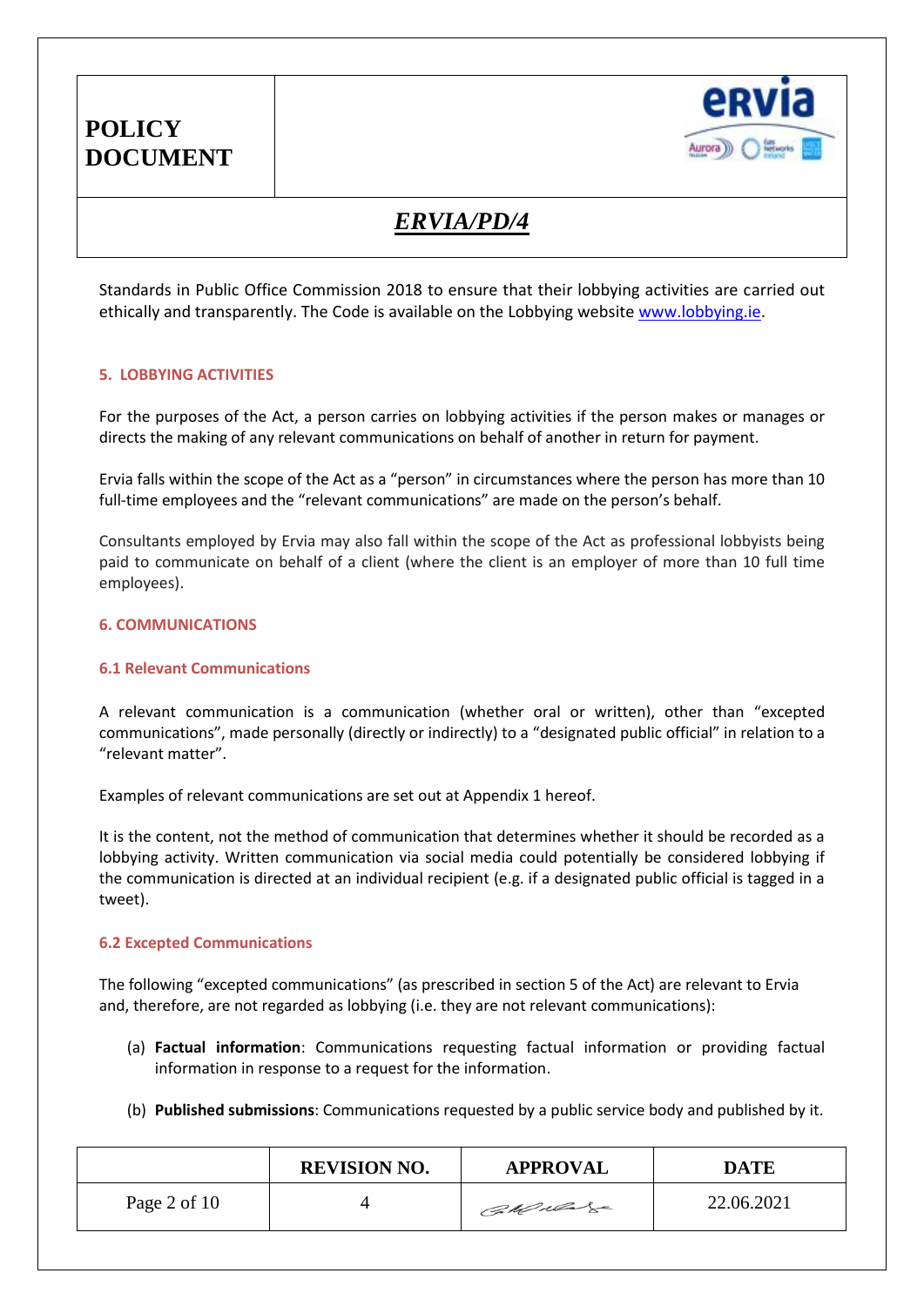

# *ERVIA/PD/4*

- (c) **Trade union negotiations**: Communications forming part of, or directly related to, negotiations on terms and conditions of employment undertaken by representatives of a trade union on behalf of its members.
- (d) **Safety and security**: Communications the disclosure of which could pose a threat to the safety of any person or to the security of the State.
- (e) **Oireachtas committees**: Communications which are made in proceedings of a committee of either House of the Oireachtas.
- (f) **Communications by designated public officials or public servants**: Communications by a designated public official in his or her capacity as such; communications by public servants (or those engaged on contract by a public service body) made in that capacity and relating to the functions of the public service body.
- (g) **Governance of commercial State bodies**: Communications by or on behalf of a commercial State body made to a Minister of the Government who holds shares in, or has statutory functions in relation to, the body, or to designated public officials serving in the Minister's department, in the ordinary course of the business of the body.
- (h) **Policy working groups**: Communications between members of a relevant body appointed by a Minister, or by a public service body, for the purpose of reviewing, assessing or analysing any issue of public policy with a view to reporting to the Minister or public service body on it. A relevant body is one whose members are appointed by a Minister or by a public service body and the members include one or more designated public officials and one or more who are not public servants nor engaged for the purposes of a public service body provided it conducts its activities in accordance with the Transparency Code.
- (i) **Private affairs:** Communications by or on behalf of an individual relating to his or her private affairs about any matter other than the development or zoning of any land. This exemption will mean that a significant amount of constituency office communications will be exempt where the matter relates to an individual's private affairs or is communications by a micro-business with less than 10 employees.
- (j) **Diplomatic relations:** Communications by or on behalf of a foreign country or territory, the European Union, the United Nations or other international intergovernmental organisations.

|              | <b>REVISION NO.</b> | <b>APPROVAL</b> | <b>DATE</b> |
|--------------|---------------------|-----------------|-------------|
| Page 3 of 10 |                     | CaMulage        | 22.06.2021  |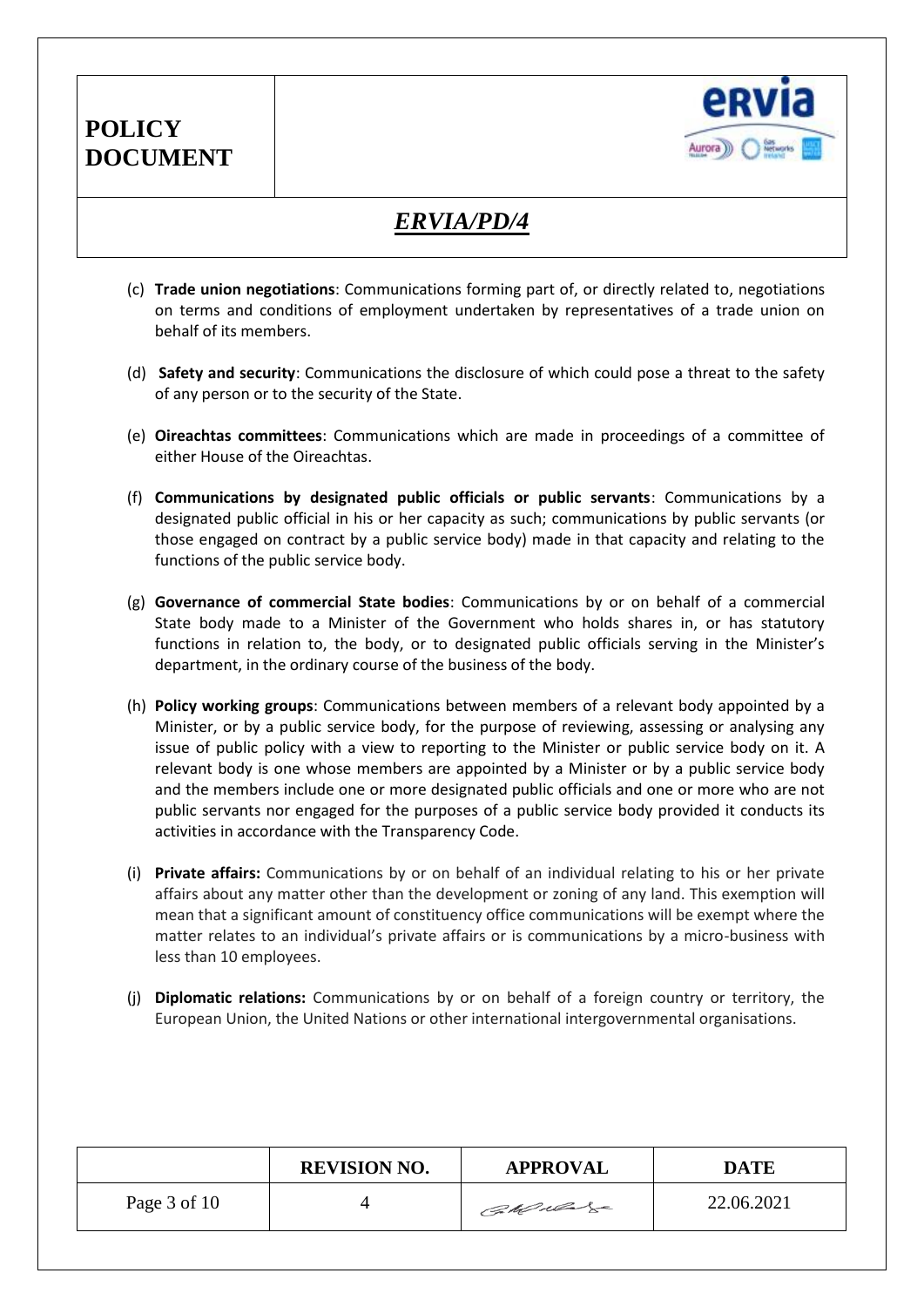

# *ERVIA/PD/4*

### **6.3 Designated Public Officials**

Designated public officials include:

- (a) Ministers of the Government and Ministers of State;
- (b) Other members of Dáil Éireann and Seanad Éireann;
- (c) Members of the European Parliament for the three constituencies in Ireland;
- (d) Members of local authorities;
- (e) Special advisers appointed under section 11 of the Public Service Management Act 1997;
- (f) Secretaries-General and Assistant Secretaries-General of Government Departments, Chief Executive Officers and Directors of Services in local authorities; and
- (g) Other public servants prescribed by the Minister for Public Expenditure and Reform over time.

### **6.4 Relevant Matter**

A relevant matter is any matter relating to:

- (a) the initiation, development or modification of any public policy or of any public programme;
- (b) the preparation or amendment of any law (including secondary legislation such as statutory instruments and bye-laws);
- (c) the award of any grant, loan or other financial support, contract or other agreement, or of any licence or other authorisation involving public funds;

**APART FROM** the implementation of any such policy, programme, enactment or award or any matter of a technical nature.

## **7. PROCESS FOR REPORTING OF RELEVANT COMMUNICATIONS**

### **7.1 Registration**

Ervia has registered as a lobbyist on the Lobbying Regulator's web-based register [\(www.lobbying.ie\)](http://www.lobbying.ie/). Ervia's major operating subsidiaries, Gas Networks Ireland and Irish Water, have also registered as lobbyists to capture any lobbying activities carried out independently at subsidiary level which have not been made, managed or directed by Ervia.

### **7.2 Returns and Reporting Periods**

Ervia, Gas Networks Ireland and Irish Water are required to submit returns to the Lobbying Regulator every four months via the web-based register. These returns must be submitted within 21 days of the end of each four month period; for example for period 1 January – 30 April, the return must be submitted no later than 21 May.

|                | <b>REVISION NO.</b> | <b>APPROVAL</b> | <b>DATE</b> |
|----------------|---------------------|-----------------|-------------|
| Page 4 of $10$ |                     | Callado         | 22.06.2021  |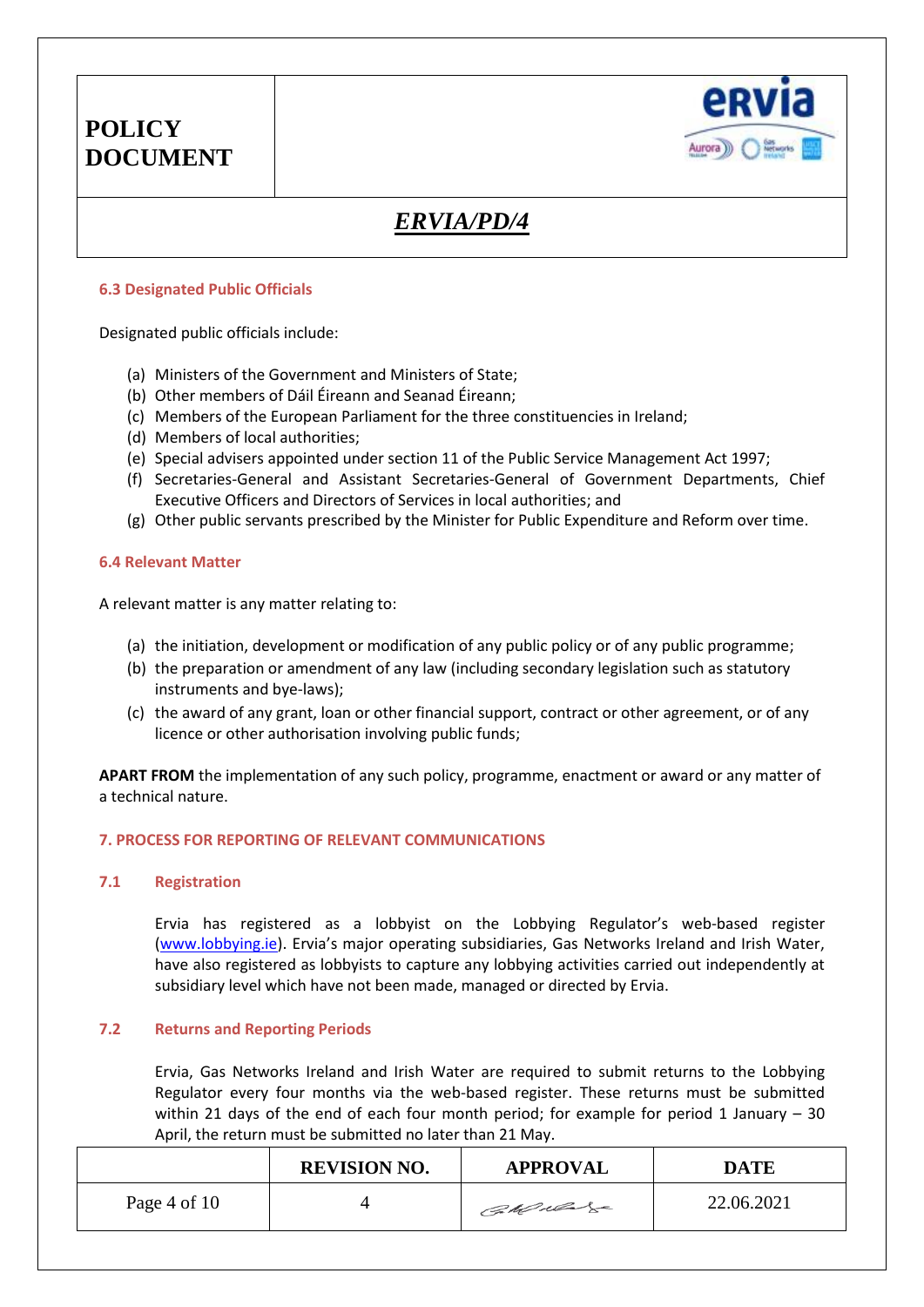

# *ERVIA/PD/4*

### **7.3 Reporting of Relevant Communications to the Compliance Officers**

**POLICY**

**DOCUMENT**

Compliance Officers have been appointed in Ervia, Gas Networks Ireland and Irish Water (please see contact details below for each).

A secure on-line portal in each business division of Ervia (including Group Centre, Irish Water, Gas Networks Ireland, Major Projects, EBS and such other business divisions that Ervia may establish from time to time) enables:

- (a) the recording of all relevant communications for each reporting period;
- (b) the notification of all relevant communications for each period to the relevant Compliance Officer in a timely fashion;
- (c) review of relevant communications by the Group Compliance Committee.

Anyone carrying on lobbying activities from 1 September 2015 is responsible for:

- (a) keeping a record of these activities and providing the relevant Compliance Officer with the particulars of each relevant communication as they arise via the secure on-line portal for review and inclusion on the return for each relevant period. A Lobbying Compliance Checklist has been included at Appendix 2 hereof;
- (b) confirming to the relevant Compliance Officer that the details provided are comprehensive, correct and accurate.

The Compliance Officer shall be responsible for:

- (a) promoting awareness of lobbying and the requirements of the Act within their respective business division;
- (b) the collation of input from the business divisions in relation to relevant communications for each relevant period. For avoidance of doubt, the Compliance Officer is not responsible for investigating the extent of lobbying activities within their business division. It is a matter for individual lobbyists to provide this information to the Compliance Officer once they have engaged in any lobbying activities;
- (c) presenting their business division's register to the Group Compliance Committee for discussion and debate and
- (d) the submission of returns to the Lobbying Regulator for each relevant period in accordance with the prescribed timelines.

|                | <b>REVISION NO.</b> | <b>APPROVAL</b> | <b>DATE</b> |
|----------------|---------------------|-----------------|-------------|
| Page 5 of $10$ |                     | CaMulage        | 22.06.2021  |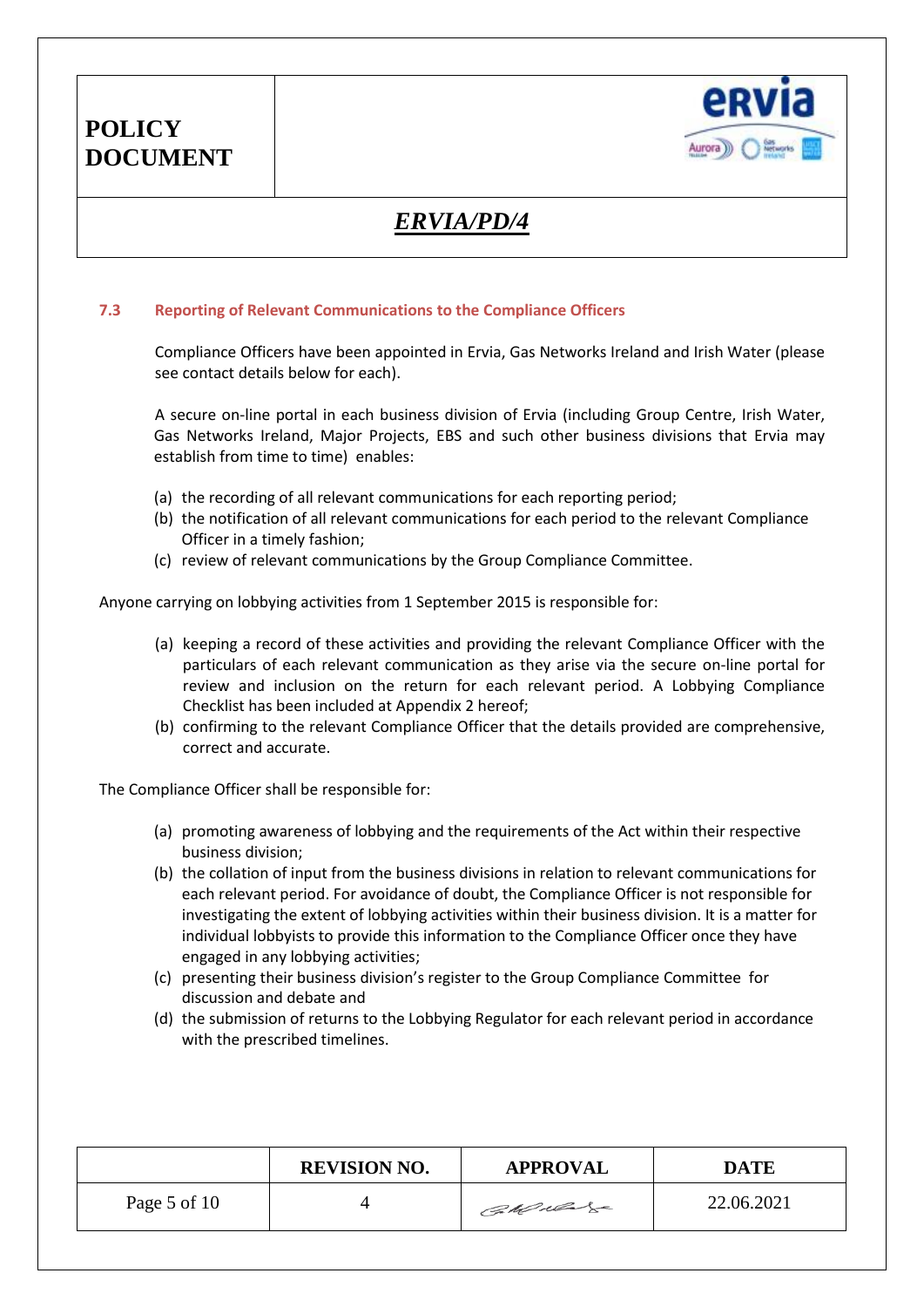

# *ERVIA/PD/4*

The Group Compliance Committee is comprised of Chief Legal Officer, the Company Secretary, the business divisional Compliance Officers and/or their nominees and any other members that may be appointed from time to time. The Group Compliance Committee is responsible for:

- (a) the review of returns from each business division and
- (b) ensuring a standardised definition of lobbying is applied across Ervia.

The Compliance Officers are entitled to rely on the presumption that the details provided by the business divisions in respect of all lobbying activities are comprehensive, correct and accurate.

If uncertainty exists about the application of the Act, the advice of the relevant Compliance Officer should be sought.

### **8. ENFORCEMENT**

Enforcement provisions for 'relevant contraventions' are provided for in Part 4 of the Act.

Relevant contraventions, as set out in Section 18 of the Act, include carrying on lobbying activities without being registered and failing to make a return by the deadline.

Under the Act, a registered person who is late submitting their lobbying return, including a late 'nil return', may be issued with a Fixed Payment Notice of €200. If the Fixed Payment is not paid within 21 days the person may be prosecuted for an offence under section 20(1) of the Act.

Failure to submit a return, including a 'nil return', by the relevant deadline is a contravention of the Act. Such contraventions may be prosecuted under section 20(2) of the Act and are liable on summary conviction to a class C fine (maximum €2,500). Part 4 also provides that if a registered person does not submit any lobbying return for a particular lobbying period the person may be investigated and prosecuted by the Standards Commission under section 20(2) of the Act.

### **9. COMMUNICATION, MONITORING AND REVIEW**

This Policy will be communicated directly to all employees upon commencement of employment. A copy of the Policy can be also found on the Zone or by contacting Secretariat directly.

This Policy will be reviewed annually.

|              | <b>REVISION NO.</b> | <b>APPROVAL</b> | <b>DATE</b> |
|--------------|---------------------|-----------------|-------------|
| Page 6 of 10 |                     | CaMulas         | 22.06.2021  |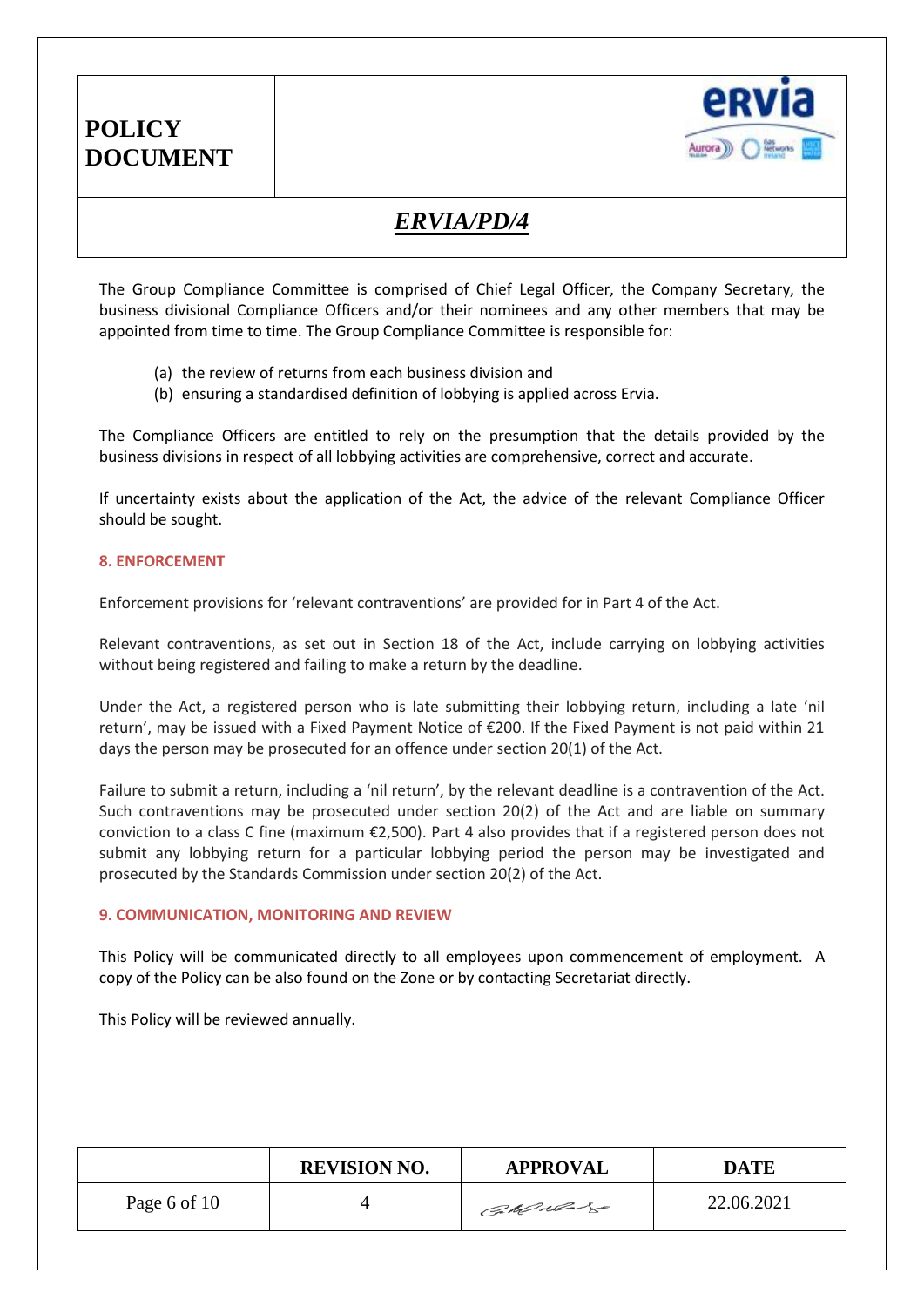

# *ERVIA/PD/4*

### **CONTACT DETAILS**

**Ervia Group Compliance Officer** Áine Aherne Telephone: 021-4239355 Email[: lobbying@ervia.ie](mailto:lobbying@ervia.ie) / [Aine.Aherne@ervia.ie](mailto:Aine.Aherne@ervia.ie)

**Gas Networks Ireland Compliance Officer** Áine Spillane Telephone: 021-4534229 Email[: Aine.Spillane@gasnetworks.ie](mailto:Aine.Spillane@gasnetworks.ie)

**Irish Water Compliance Officer** Áine Matthews Telephone: 01-8925835 Email[: amatthews@water.ie](mailto:amatthews@water.ie)

|              | <b>REVISION NO.</b> | <b>APPROVAL</b> | <b>DATE</b> |
|--------------|---------------------|-----------------|-------------|
| Page 7 of 10 |                     | Callado         | 22.06.2021  |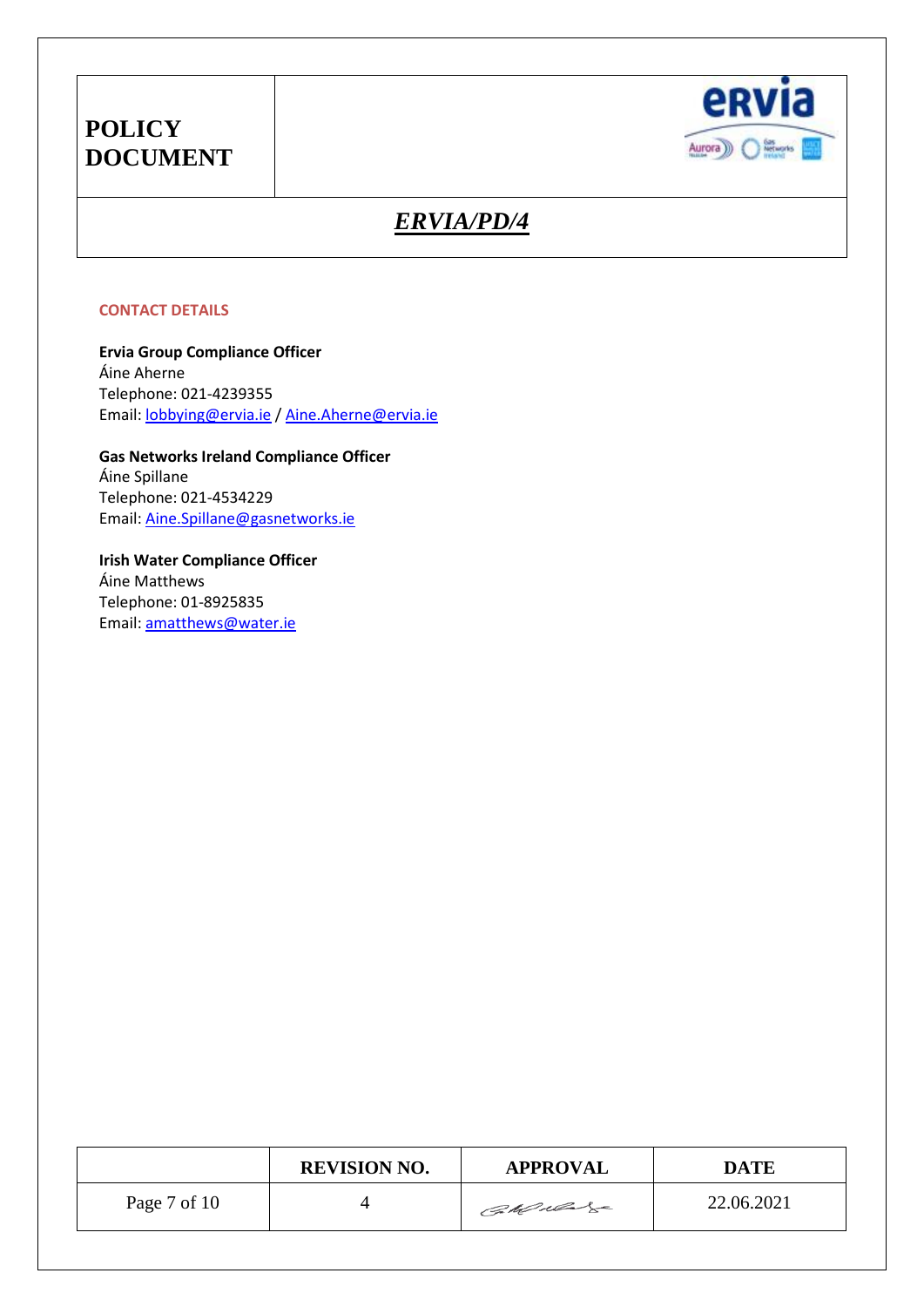

# *ERVIA/PD/4*

## **APPENDIX 1**

The following are examples of relevant communications which are registrable:

| <b>DESIGNATED PUBLIC OFFICIAL</b>                                                                                                    | <b>RELEVANT COMMUNICATION</b>                                                                                                                                                                                                                                                                                                                      |
|--------------------------------------------------------------------------------------------------------------------------------------|----------------------------------------------------------------------------------------------------------------------------------------------------------------------------------------------------------------------------------------------------------------------------------------------------------------------------------------------------|
| Communications,<br>Minister<br>for<br>Climate<br>Action<br>and<br>Environment/Minister for Housing,<br>Local Government and Heritage | Submissions made in relation to the Planning and Development<br>Regulations 2001-2020 (exempted developments)                                                                                                                                                                                                                                      |
| Minister<br>for<br>Housing,<br>Local<br>Government and Heritage                                                                      | Observations submitted in relation to the proposed Marine<br>Planning and Development Management Bill                                                                                                                                                                                                                                              |
| <b>European Commission</b>                                                                                                           | Communications made in relation to the grant application in<br>connection with the Projects of Common Interest                                                                                                                                                                                                                                     |
| <b>Ministers for State</b>                                                                                                           | Communications made by Ervia and Irish Water in relation to the<br>application of FOI to commercial state bodies                                                                                                                                                                                                                                   |
| <b>Members of Local Authorities</b>                                                                                                  | Communications in relation to LA Transformation Programme in so<br>far as they relate to public policy                                                                                                                                                                                                                                             |
| Secretaries General                                                                                                                  | Communication in relation to Climate Action Plan and the role of<br>gas in decarbonising the economy / Communication in relation to<br>within<br>the<br>Programme<br>for Government<br>objectives<br>Communication in relation to hydrogen/LNG/ water charges/CNG<br>/ retrofit targets, in each case with the intention of influencing<br>policy. |
| for<br>Communications,<br>Minister<br><b>Climate Action and Environment</b>                                                          | Communications in relation to the Green and White paper on<br>energy policy                                                                                                                                                                                                                                                                        |

|              | <b>REVISION NO.</b> | <b>APPROVAL</b> | <b>DATE</b> |
|--------------|---------------------|-----------------|-------------|
| Page 8 of 10 |                     | CaMulage        | 22.06.2021  |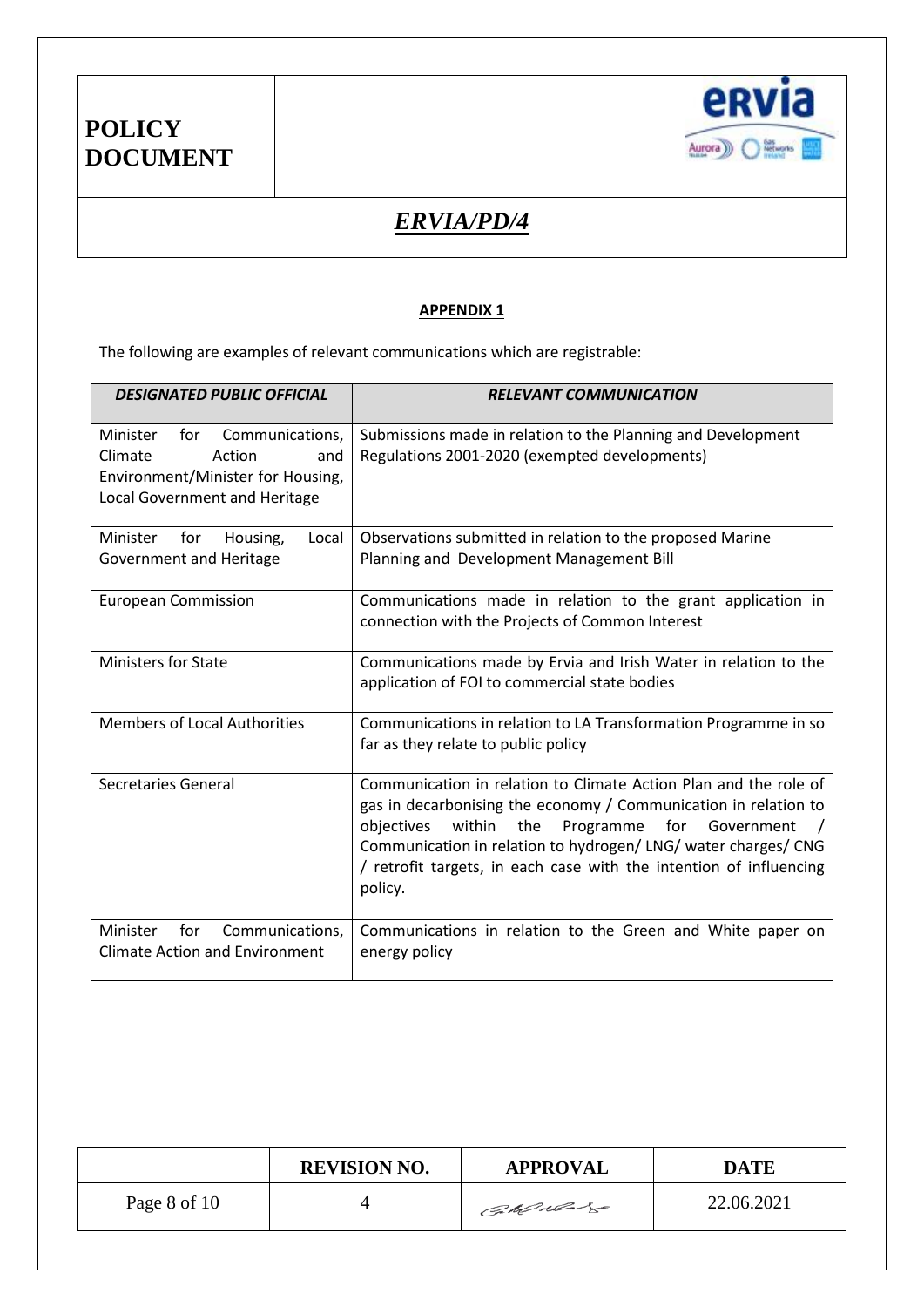



# *ERVIA/PD/4*

The following are examples of non-registrable communications:

| <b>DESIGNATED PUBLIC OFFICIAL</b> | <b>COMMUNICATION</b>                                                                                                                                                                      |
|-----------------------------------|-------------------------------------------------------------------------------------------------------------------------------------------------------------------------------------------|
| <b>Ministers for State</b>        | Governance related communications <i>i.e.</i> Requirements under the<br>Code of Practice for the Governance of State Bodies, Companies<br>Acts requirements (for Irish Water i.e. re AGM) |
| <b>Ministers for State</b>        | Responses to Public Consultations (to the extent that these are<br>published by the body initiating the consultation)                                                                     |

## **APPENDIX 2**

|                                              | LOBBYING COMPLIANCE CHECKLIST                                                                                                                                                                                                 | Y/N |
|----------------------------------------------|-------------------------------------------------------------------------------------------------------------------------------------------------------------------------------------------------------------------------------|-----|
| Is the Communication<br>made to a Designated | • Communication - written or oral, personally (directly or indirectly)                                                                                                                                                        |     |
| Official on Your behalf?                     | .To a Designated Official - Ministers, TDs, Senators, MEPs, Local<br>Councilors, special advisers, and designated public officials e.g. Sec<br>Gen/ Assistant Sec., CEO Local Authority, or those listed by a public<br>body. |     |
|                                              | .Made On Your behalf - As a paid officer/ agent/ employee, as<br>directed or managed by you                                                                                                                                   |     |
| Is it a Relevant<br>Communication?           | •It relates to the initiation, development or modification of any<br>public policy or programme,                                                                                                                              |     |
|                                              | . The preparation or amendment of legislation, OR                                                                                                                                                                             |     |
|                                              | •The award of any grant, loan, or other financial support, contract or<br>other agreement, or of any licence or other authorisation involving<br>public funds etc.                                                            |     |
|                                              | Apart from matters relating only to <i>implementation</i> of any such<br>policy, programme, enactment, award, etc. or matters of a technical<br>nature.                                                                       |     |

|              | <b>REVISION NO.</b> | <b>APPROVAL</b> | <b>DATE</b> |
|--------------|---------------------|-----------------|-------------|
| Page 9 of 10 |                     | CaMulas         | 22.06.2021  |